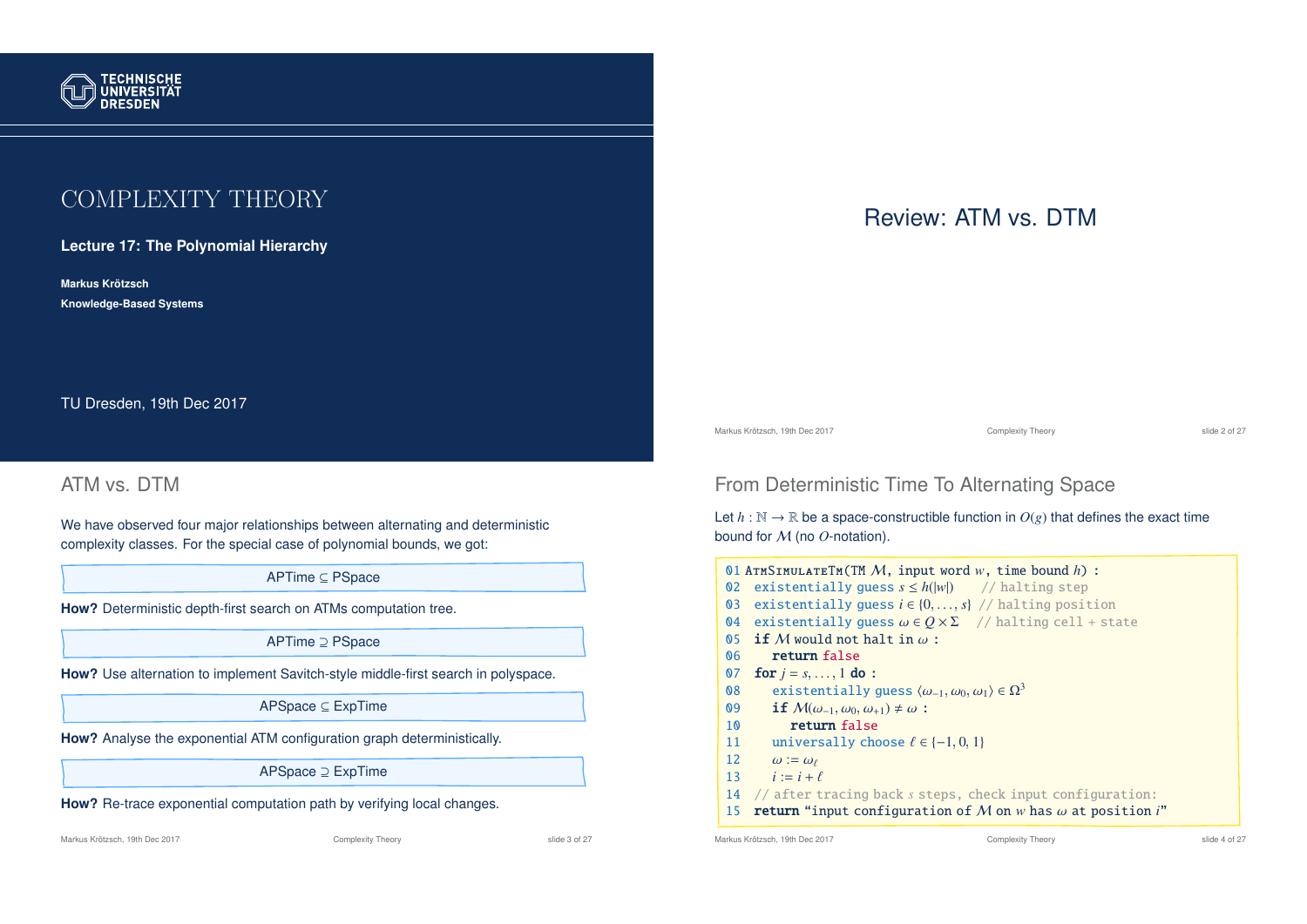## A Remark on (Non)determinism

For each cell that is to be verified:

- we quess three predecessor cells,
- which we then verify recursively.

 $\rightarrow$  The contents of the same cell is guessed in several places of the ATM computation tree ("in several recursive subprocesses")

If processes do not exchange information, how do we know that the guesses are not contradicting each other?

### Because of determinism:

- The simulated TM is deterministic
- Hence, if the starting point is determined, every future cell in every position is determined too
- Therefore, for every cell, there is only one possible guess that eventually leads to the right input tape
- $\rightarrow$  Independent guesses, if correct, must generally be the same

|  | Markus Krötzsch, 19th Dec 2017 |  |  |  |  |
|--|--------------------------------|--|--|--|--|
|--|--------------------------------|--|--|--|--|

Complexity Theory **Complexity** Theory slide 5 of 27

### Summary: Alternating vs. Deterministic Classes

# A Remark on Space-Constructibility

Our algorithm needs space-constructibility of *h* to implement the line

02 existentially guess *s* ≤ *h*(|*w*|) // halting step

However, we could also avoid this:

- The algorithm from line 03 on checks if the TM halts after *s* steps
- We can make a similar algorithm that checks if the TM does not halt after *s* steps
- We can then use an overall algorithm that increments *s* one by one (starting from 1):
	- For each value of *s*, guess if the TM halts after this time or not
	- Check the guess using the above procedures
	- Stop when the halting configuration has been found
- Because of the time bound on the simulated TM,  $s$  will not become larger than  $2^{O(f)}$ here, so we can always store it in space *f* .

| Markus Krötzsch, 19th Dec 2017 | Complexity Theory | slide 6 of 27 |
|--------------------------------|-------------------|---------------|
|                                |                   |               |

#### We can sum up our findings as follows:

L ⊆ PTime ⊆ PSpace ⊆ ExpTime ⊆ ExpSpace  $\mathbf{H}$ ALogSpace ⊆ APTime ⊆ APSpace ⊆ AExpTime

# The Polynomial Hierarchy

Markus Krötzsch, 19th Dec 2017 **Complexity Theory** Complexity Theory slide 7 of 27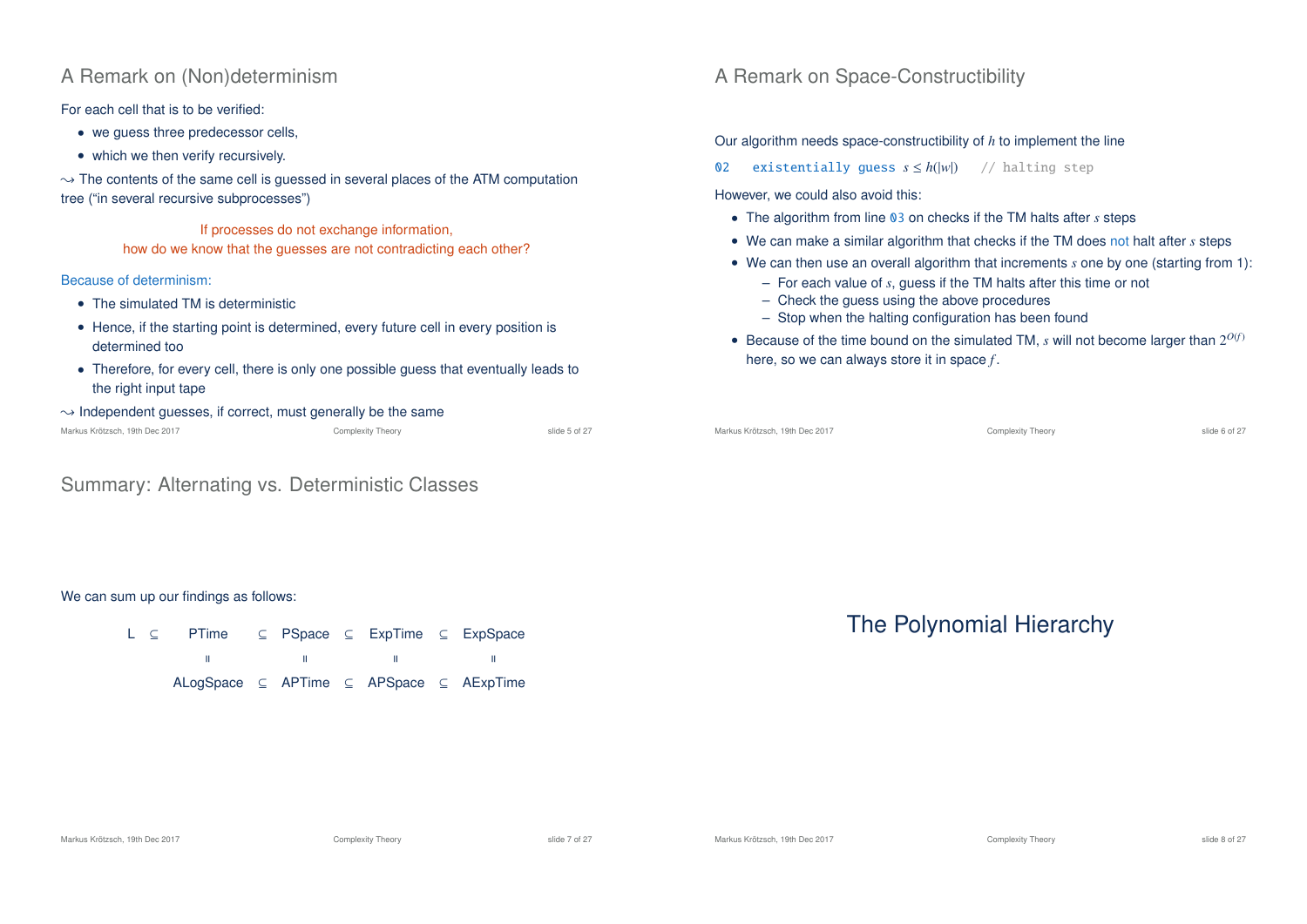## Bounding Alternation

For ATMs, alternation itself is a resource. We can distinguish problems by how much alternation they need to be solved.

We first classify computations by counting their quantifier alternations:

**Definition 17.1:** Let  $P$  be a computation path of an ATM on some input.

- P is of type  $\Sigma_1$  if it consists only of existential configurations (with the exception of the final configuration)
- P is of type  $\Pi_1$  if it consists only of universal configurations
- $P$  is of type  $\Sigma_{i+1}$  if it starts with a sequence of existential configurations, followed by a path of type Π*<sup>i</sup>*
- $\mathcal P$  is of type  $\Pi_{i+1}$  if it starts with a sequence of universal configurations, followed by a path of type  $\Sigma_i$

## Alternation-Bounded Complexity

We are interested in the power of ATMs that are both time/space-bounded and alternation-bounded:

**Definition 17.4:** Let  $f : \mathbb{N} \to \mathbb{R}^+$  be a function.  $\Sigma_i$ Time( $f(n)$ ) is the class of all languages that are decided by some *O*(*f*(*n*))-time bounded Σ*<sup>i</sup>* ATM. The classes Π*i*Time(*f*(*n*)), Σ*i*Space(*f*(*n*)) and Π*i*Space(*f*(*n*)) are defined similarly.

The most popular classes of these problems are the alternation-bounded polynomial time classes:

$$
\Sigma_i \mathsf{P} = \bigcup_{d \ge 1} \Sigma_i \mathsf{Time}(n^d) \qquad \text{and} \qquad \Pi_i \mathsf{P} = \bigcup_{d \ge 1} \Pi_i \mathsf{Time}(n^d)
$$

Hardness for these classes is defined by polynomial many-one reductions as usual.

### Alternation-Bounded ATMs

We apply alternation bounds to every computation path:

**Definition 17.2:** A Σ<sub>*i*</sub> Alternating Turing Machine is an ATM for which every computation path on every input is of type  $\Sigma_j$  for some  $j \leq i$ . A Π*<sup>i</sup>* Alternating Turing Machine is an ATM for which every computation path on every input is of type  $\Pi_j$  for some  $j \leq i$ .

Note that it's always ok to use fewer alternations (" $i \le i$ ") but computation has to start with the right kind of quantifier (∃ for Σ*<sup>i</sup>* and ∀ for Π*i*).

**Example 17.3:** A  $\Sigma_1$  ATM is simply an NTM.

Markus Krötzsch, 19th Dec 2017 Complexity Theory slide 10 of 27

### Basic Observations

**Theorem 17.5:**  $\Sigma_1 P = NP$  and  $\Pi_1 P = \text{coNP}$ .

**Proof:** Immediate from the definitions.

**Theorem 17.6:**  $\cos\Sigma_i P = \prod_i P$  and  $\cos\Pi_i P = \sum_i P$ .

**Proof:** We observed previously that ATMs can be complemented by simply exchanging their universal and existential states. This does not affect the amount of time or space  $\Box$ needed. $\Box$ 

Markus Krötzsch, 19th Dec 2017 **Complexity Theory** Complexity Theory slide 11 of 27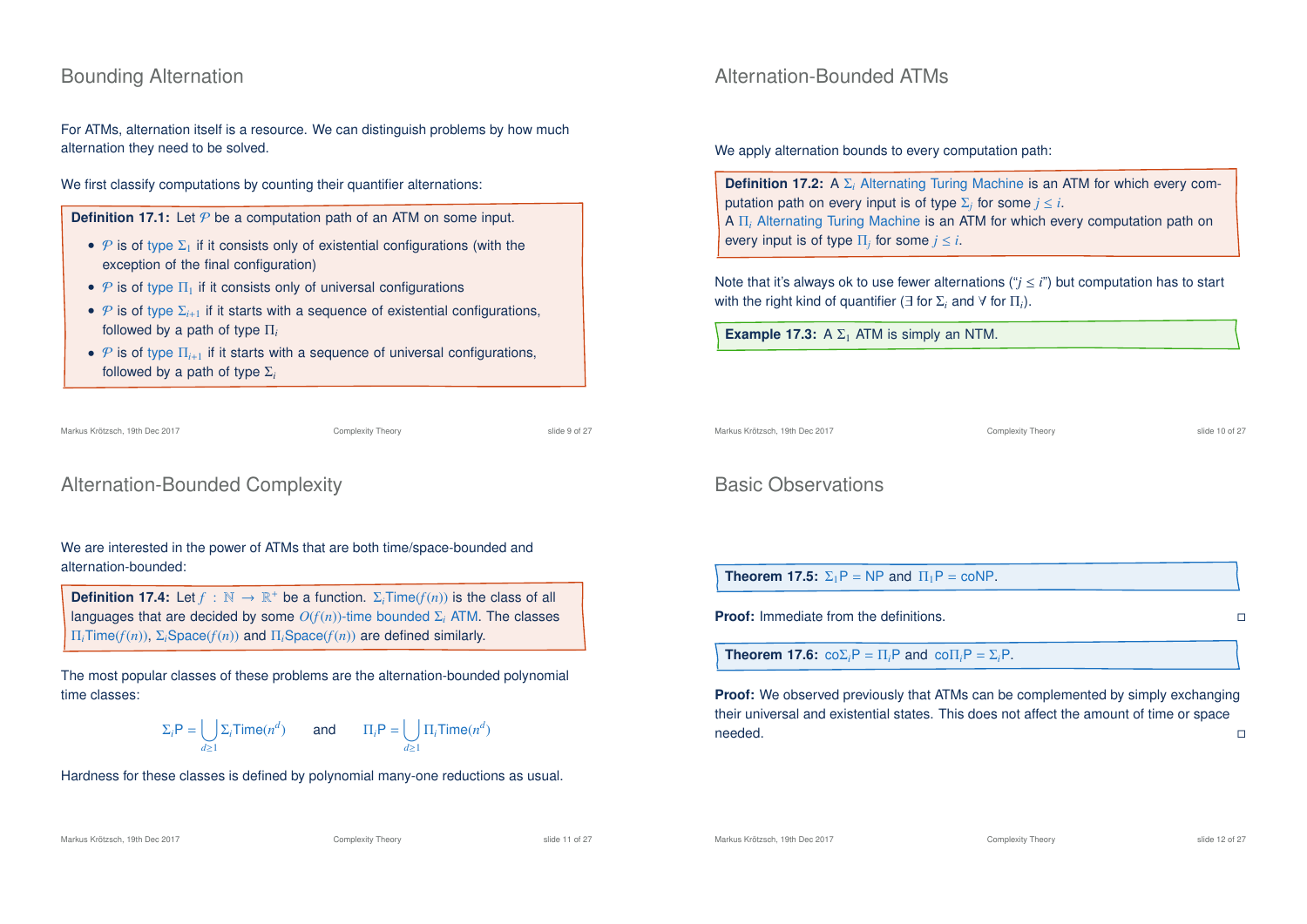## Example

## **M**in**F**ormula

by the same assignments as  $\varphi$ ?

One can show that  $M_{IN}F$ **ORMULA** is  $\Pi_2P$ -complete. Inclusion is easy:



## Problems in the Polynomial Hierarchy

**T**rue Σ*k***QBF** Input: A quantified Boolean formula  $\varphi$  with at most *k* quantifier alternations of the form  $\exists X_1^1, X_2^1, \cdots \forall X_1^2, X_2^2, \cdots \mathsf{O}_k X_1^k, X_2^k, \cdots \psi.$ Problem: Is  $\varphi$  true?

The "typical" problems in the Polynomial Hierarchy are restricted forms of **T**rue **QBF**:

**T**rue Π*k***QBF** is defined analogously, using formulae with *k* quantifier alternations that start with ∀ rather than ∃.

**Theorem 17.8:** For every *k*, True  $\Sigma_k$ QBF is  $\Sigma_k$ P-complete and True  $\Pi_k$ QBF is Π*k*P-complete.

### **Note:** It is not known if there is any PH-complete problem.

# The Polynomial Hierarchy

Like for NP and coNP, we do not know if Σ*i*P equals Π*i*P or not. What we do know, however, is this:

### **Theorem 17.7:**

- $\Sigma_i P \subseteq \Sigma_{i+1} P$  and  $\Sigma_i P \subseteq \Pi_{i+1} P$
- $\Pi_i P \subseteq \Pi_{i+1} P$  and  $\Pi_i P \subseteq \Sigma_{i+1} P$

**Proof:** Immediate from the definitions.

Thus, the classes Σ*i*P and Π*i*P form a kind of hierarchy: the Polynomial (Time) Hierarchy. Its entirety is denoted PH:

> $PH := \begin{bmatrix} \ \ \end{bmatrix}$ *i*≥1  $\Sigma_i$ P =  $\begin{bmatrix} \end{bmatrix}$ *i*≥1 Π*i*P

Markus Krötzsch, 19th Dec 2017 Complexity Theory slide 14 of 27

Alternative Views on the Polynomial Hierarchy



Input: A propositional formula  $\varphi$ . Problem: Is  $\varphi$  the shortest formula that is satisfied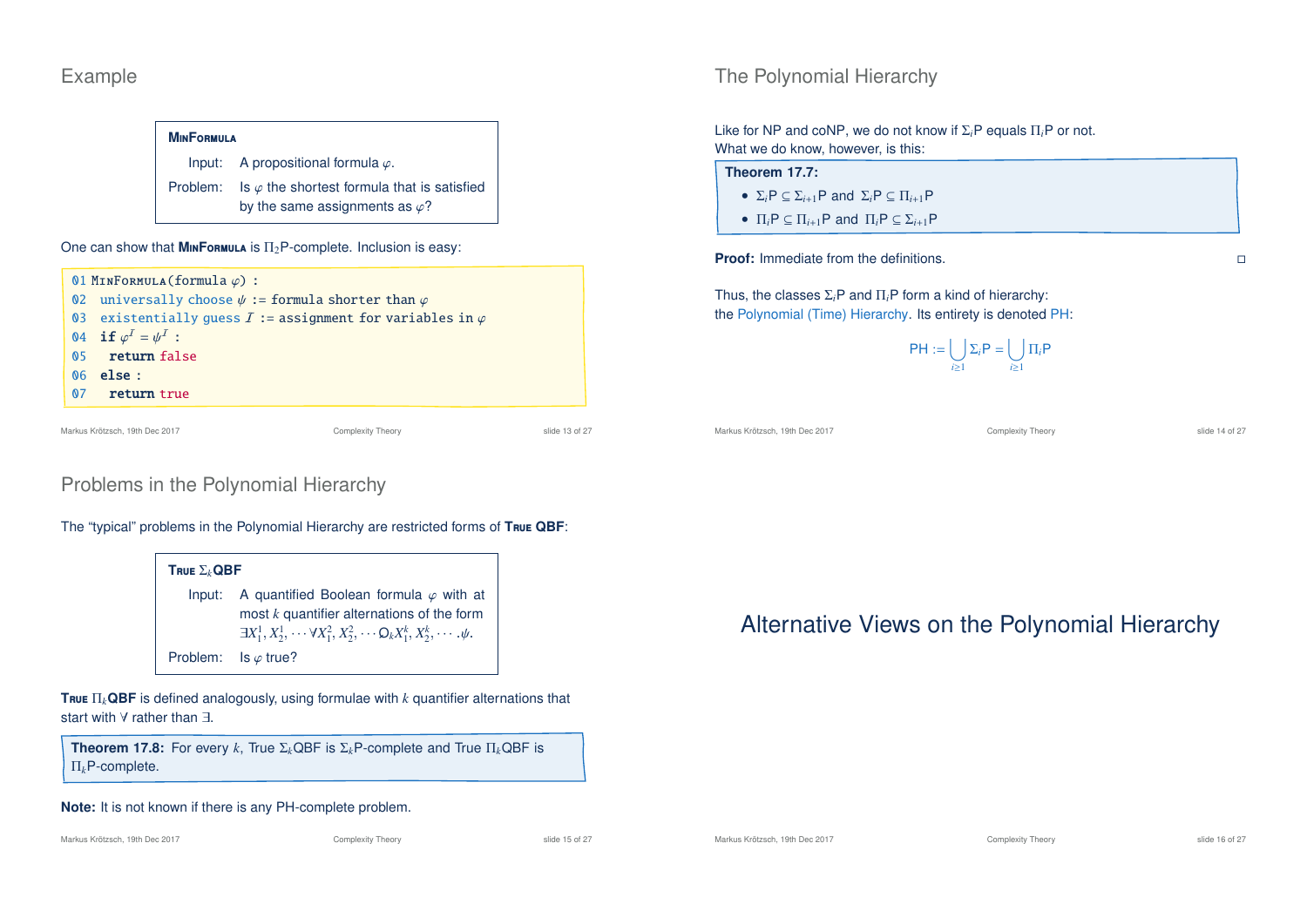### **Certificates**

For NP, we gave an alternative definition based on polynomial-time verifiers that use a given polynomial certificate (witness) to check acceptance. Can we extend this idea to alternation-bounded ATMs?

**Notation:** Given an input word *w* and a polynomial *p*, we write ∃ *p c* as abbreviation for "there is a word *c* of length  $|c| \le p(|w|)$ ." Similarly for  $\forall p c$ .

#### We can rephrase our earlier characterisation of polynomial-time verifiers:



**L** =  $\{w \mid \exists^p c \text{ such that } (w \# c) \in \mathbf{V}\}\$ 

Markus Krötzsch, 19th Dec 2017 Complexity Theory slide 17 of 27

## Oracles (Revision)

### Recall how we defined oracle TMs:

**Definition 3.15:** An Oracle Turing Machine (OTM) is a Turing machine M with a special tape, called the oracle tape, and distinguished states  $q_2$ ,  $q_{\text{ves}}$ , and  $q_{\text{no}}$ . For a language  $O$ , the oracle machine  $M^O$  can, in addition to the normal TM operations, do the following:

Whenever  $M^{\mathbf{0}}$  reaches  $q_2$ , its next state is  $q_{\text{ves}}$  if the content of the oracle tape is in **O**, and *q*no otherwise.

#### Let C be a complexity class:

- For a language **O**, we write C<sup>O</sup> for the class of all problems that can be solved by a C-TM with oracle **O**.
- For a complexity class O, we write  $C^{\circ}$  for the class of all problems that can be solved by a C-TM with an oracle from class O.

### Certificates for bounded ATMs

**Theorem 17.9: L**  $\in \Sigma_k$ P iff there is a polynomial *p* and language **V**  $\in$  P such that

**L** = {*w* | ∃<sup>*p*</sup>  $c_1 \cdot \forall P c_2 \dots Q_k^p c_k$  such that  $(w \# c_1 \# c_2 \# \dots \# c_k) \in \mathbf{V}$ }

where  $Q_k = \exists$  if *k* is odd, and  $Q_k = \forall$  if *k* is even. An analoguous result holds for **L** ∈ Π*k*P.

#### **Proof sketch:**

 $\Rightarrow$ : Similar as for NP. Use  $c_i$  to encode the non-deterministic choices of the ATM. With all choices given, the acceptance on the specified path can be checked in polynomial time. ⇐: Use an ATM to implement the certificate-based definition of **L**, by using universal and existential choices to guess the certificate before running a polynomial time verifier.

Markus Krötzsch, 19th Dec 2017 Complexity Theory slide 18 of 27

## The Polynomial Hierarchy – Alternative Definition

#### We recursively define the following complexity classes:

| <b>Definition 17.10:</b> |                                                             |  |
|--------------------------|-------------------------------------------------------------|--|
|                          | • $\Sigma_0^P := P$ and $\Sigma_{k+1}^P := NP^{\Sigma_k^P}$ |  |
|                          | • $\Pi_0^P := P$ and $\Pi_{k+1}^P := \text{coNP}^{\Pi_k^P}$ |  |

#### **Remark:**

Complementing an oracle (language/class) does not change expressivity: we can just swap states  $q_{\text{yes}}$  and  $q_{\text{no}}$ . Therefore  $\Sigma_{k+1}^{\text{P}} = \text{NP}^{\Pi_k^{\text{P}}}$  and  $\Pi_{k+1}^{\text{P}} := \text{coNP}^{\Sigma_k^{\text{P}}}$ . Hence, we can also see that  $\Sigma_k^P = \text{co}\Pi_k^P$ .

#### **Question:**

How do these relate to our earlier definitions of the PH classes?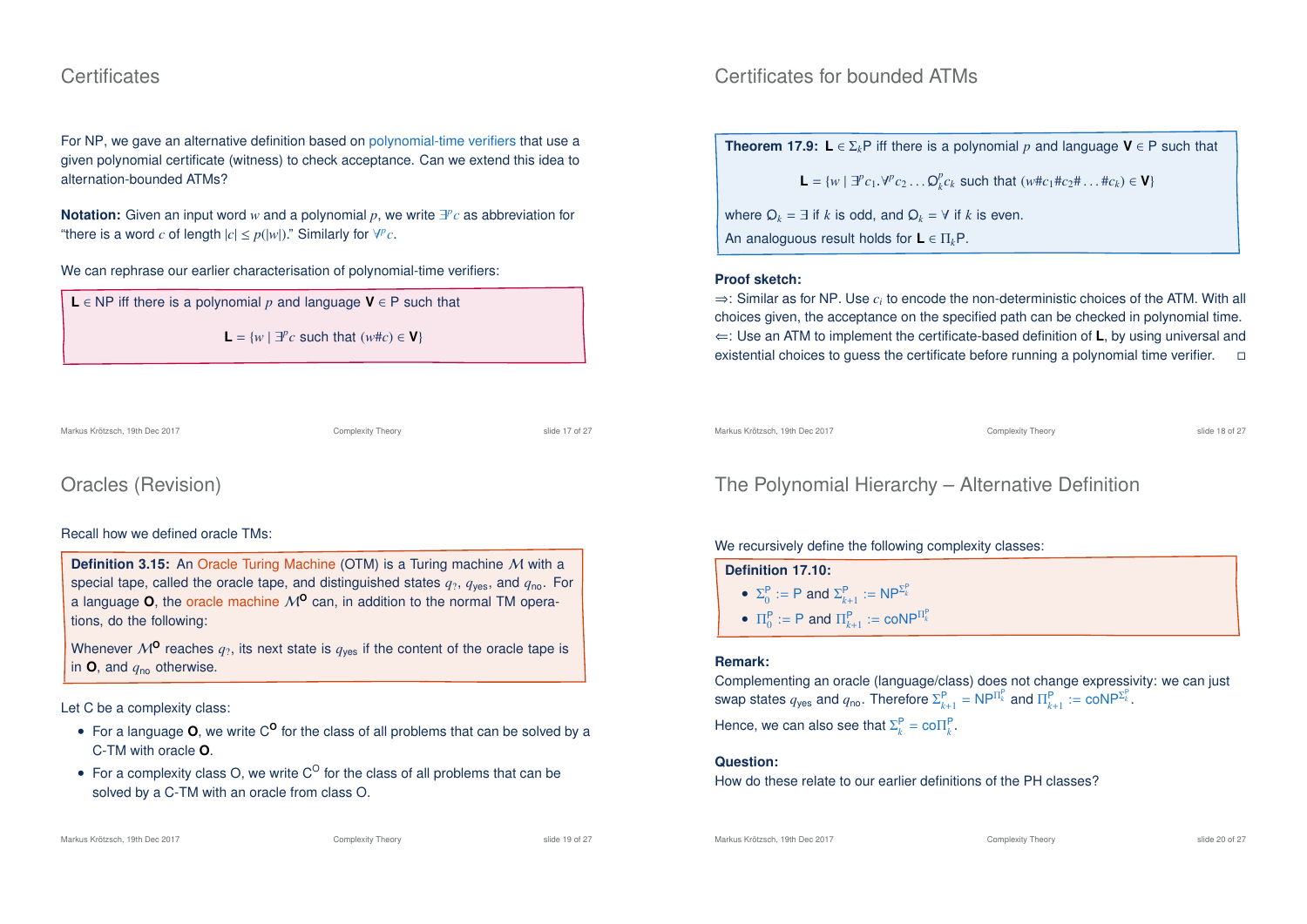### Oracle TMs vs. ATMs

It turns out that this new definition leads to a familiar class of problems:<sup>1</sup>

**Theorem 17.11:** For  $k \geq 1$ , we have  $\Sigma_k^P = \Sigma_k P$  and  $\Pi_k^P = \Pi_k P$ .

**Proof:** We only prove the case  $\Sigma_k^P = \Sigma_k P$  – the other follows by complementation. The proof is by induction on *k*.

**Base case:**  $k = 1$ . The claim follows since  $\Sigma_1^P = NP^P = NP$  and  $\Sigma_1P = NP$  (as noted before).

 $1B$  Because of this result, both of our notations are used interchangeably in the literature, independently of the definition used.

| Markus Krötzsch. 19th Dec 2017 | <b>Complexity Theory</b> | slide 21 of 27 |
|--------------------------------|--------------------------|----------------|
|                                |                          |                |

Oracle TMs vs. ATMs (3)

**Induction step:** assume the claim holds for *k*. We show  $\Sigma_{k+1}^{\mathsf{P}} = \Sigma_{k+1} \mathsf{P}$ .

"⊆" Assume **L** ∈ Σ P *k*+1 .

- There is an  $\Sigma_{k+1}^{\mathsf{P}}$ -TM M that accepts **L**, using an oracle  $\mathbf{O} \in \Sigma_{k}^{\mathsf{P}}$ .
- By induction,  $\mathbf{O} \in \Sigma_k \mathbf{P}$  and thus  $\bar{\mathbf{O}} \in \Pi_k \mathbf{P}$  for its complement
- For an  $\Sigma_{k+1}$ P algorithm, first guess (and verify) an accepting path of M including results of all oracle queries.
- Then universally branch to verify all guessed oracle queries:
	- $−$  For queries *w* ∈ **O** with guessed answer "no", use  $\Pi_k$ P check for *w* ∈ **Ō**
	- For queries *w* ∈ **O** with guessed answer "yes", use Π*<sup>k</sup>*−1P check for  $(w#c_1)$  ∈  $\mathbf{O}'$ , where  $\mathbf{O}'$  is constructed as in the ⊇-case, and  $c_1$  is guessed in the first ∃-phase

Oracle TMs vs. ATMs (2)

**Induction step:** assume the claim holds for *k*. We show  $\Sigma_{k+1}^{\mathsf{P}} = \Sigma_{k+1} \mathsf{P}$ .

"⊇" Assume **L** ∈ Σ*<sup>k</sup>*+1P.

- By Theorem 17.9, for some language **V** ∈ P and polynomial *p*: **L** = {*w* | ∃<sup>*p*</sup>  $c_1 \cdot \forall P c_2 \dots Q_k^p c_k$  such that  $(w \# c_1 \# c_2 \# \dots \# c_k) \in \mathbf{V}$ }
- By Theorem 17.9, the following defines a language in  $\Pi_k$ P: **L**<sup>′</sup> := {(*w*#*c*<sub>1</sub>) | ∀<sup>*p*</sup>*c*<sub>2</sub> . . .  $Q_k^p c_k$  such that (*w*#*c*<sub>1</sub>#*c*<sub>2</sub># . . . #*c*<sub>*k*</sub>) ∈ **V**}.
- The following algorithm in NP<sup>L'</sup> decides L: on input *w*, non-deterministically guess *c*1; then check  $(w \# c_1) \in L'$  using the  $L'$  oracle
- By induction,  $L' \in \Pi_k^P$ . Hence, the algorithm runs in  $NP^{\Pi_k^P} = NP^{\Sigma_k^P} = \Sigma_{k+1}^P$

Markus Krötzsch, 19th Dec 2017 Complexity Theory slide 22 of 27

### More Classes in PH

We defined  $\Sigma_k^{\mathsf{P}}$  and  $\Pi_k^{\mathsf{P}}$  by relativising NP and coNP with oracles.

What happens if we start from P instead?

**Definition 17.12:**  $\Delta_0^P := P$  and  $\Delta_{k+1}^P := P^{\Sigma_k^P}$ .

Some immediate observations:

- $\Delta_1^P = P^P = P$
- $\Delta_2^P = P^{NP} = P^{coNP}$
- $\Delta_k^P \subseteq \Sigma_k^P$  (since P  $\subseteq$  NP) and  $\Delta_k^P \subseteq \Pi_k^P$  (since P  $\subseteq$  coNP)
- $\Sigma_k^{\mathsf{P}} \subseteq \Delta_{k+1}^{\mathsf{P}}$  and  $\Pi_k^{\mathsf{P}} \subseteq \Delta_{k+1}^{\mathsf{P}}$